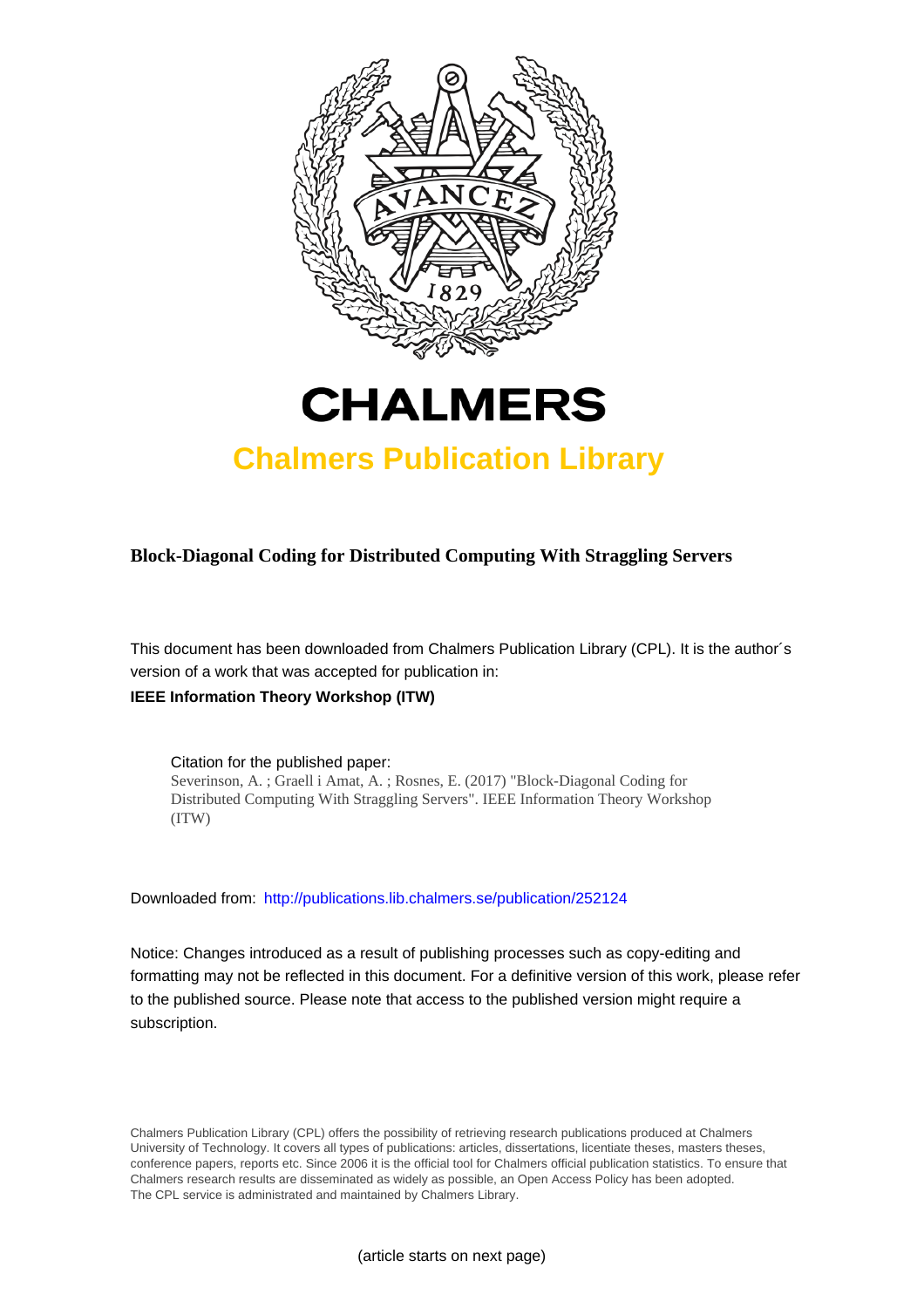# Block-Diagonal Coding for Distributed Computing With Straggling Servers

Albin Severinson<sup>†‡</sup>, Alexandre Graell i Amat<sup>†</sup>, and Eirik Rosnes<sup>‡</sup>

†Department of Electrical Engineering, Chalmers University of Technology, Gothenburg, Sweden

‡Simula@UiB, Bergen, Norway

*Abstract*—We consider the distributed computing problem of multiplying a set of vectors with a matrix. For this scenario, Li *et al.* recently presented a unified coding framework and showed a fundamental tradeoff between computational delay and communication load. This coding framework is based on maximum distance separable (MDS) codes of code length proportional to the number of rows of the matrix, which can be very large. We propose a block-diagonal coding scheme consisting of partitioning the matrix into submatrices and encoding each submatrix using a shorter MDS code. We show that the assignment of coded matrix rows to servers to minimize the communication load can be formulated as an integer program with a nonlinear cost function, and propose an algorithm to solve it. We further prove that, up to a level of partitioning, the proposed scheme does not incur any loss in terms of computational delay (as defined by Li *et al.*) and communication load compared to the scheme by Li *et al.*. We also show numerically that, when the decoding time is also taken into account, the proposed scheme significantly lowers the overall computational delay with respect to the scheme by Li *et al.*. For heavy partitioning, this is achieved at the expense of a slight increase in communication load.

#### I. INTRODUCTION

Distributed computing has emerged as one of the most effective ways of tackling increasingly complex computation problems. One of the main application areas is large-scale machine learning and data analytics. Google routinely performs computations using several thousands of servers in their MapReduce clusters [1]. Distributed computing systems bring significant challenges. Among them, the problems of straggling servers and bandwidth scarcity have recently received significant attention. The straggler problem is a synchronization problem characterized by the fact that a distributed computing task must wait for the slowest server to complete its computation. On the other hand, distributed computing tasks typically require that data is moved between servers during the computation, the so-called *data shuffling*, which is a challenge in bandwidth-constrained networks.

Coding for distributed computing to reduce the computational delay and the communication load between servers has recently been considered in [2], [3]. In [2], a structure of repeated computation tasks across servers was proposed, enabling coded multicast opportunities that significantly reduce the required bandwidth to shuffle the results. In [3], the authors showed that maximum distance separable (MDS) codes can be

applied to a linear computation task (e.g., multiplying a vector with a matrix) to alleviate the effects of straggling servers and reduce the computational delay. In [4], a unified coding framework was presented and a fundamental tradeoff between computational delay and communication load was identified. The ideas of [2], [3] can be seen as particular instances of the framework in [4], corresponding to the minimization of the communication load or the computational delay.

The distributed computing problem addressed in [4] is a matrix multiplication problem where a set of vectors  $x_1, \ldots, x_N$ are multiplied by a matrix  $\vec{A}$ . In particular, as in [3], the authors suggest the use of MDS codes, whose dimension is equal to the number of rows of  $\vec{A}$ , to generate some redundant computations. In practice, the size of  $A$  can be very large. For example, Google performs matrix-vector multiplications with matrices of dimension of the order of  $10^{10} \times 10^{10}$  when ranking the importance of websites [5]. Since the decoding complexity of MDS codes on the packet erasure channel is quadratic (for Reed-Solomon (RS) codes) in the code length [6], for very large matrix sizes the decoding complexity may be prohibitively high.

In this paper, we introduce a block-diagonal encoding scheme for the distributed matrix multiplication problem. The proposed encoding is equivalent to partitioning the matrix and applying smaller MDS codes to each submatrix separately. The storage design for the proposed block-diagonal encoding can be cast as an integer optimization problem with a nonlinear objective function, whose computation scales exponentially with the problem size. We propose a heuristic solver for efficiently solving the optimization problem, and a branchand-bound approach for improving on the resulting solution iteratively. We exploit a dynamic programming approach to speed up the branch-and-bound operations. We prove that up to a certain partitioning level, partitioning does not increase the computational delay (as defined in [4]) and the communication load with respect to the scheme in [4]. Interestingly, when the decoding time is taken into account, the proposed scheme achieves an overall computational delay significantly lower than the one of the scheme in [4]. This is due to the fact that the proposed scheme allows using significantly shorter MDS codes, hence reducing the decoding complexity and the decoding time. Also, numerical results show that a high level of partitioning can be applied at the expense of only a slight increase in the communication load.

This work was funded by the Swedish Research Council under grant 2016- 04253 and the Research Council of Norway under grant 240985/F20.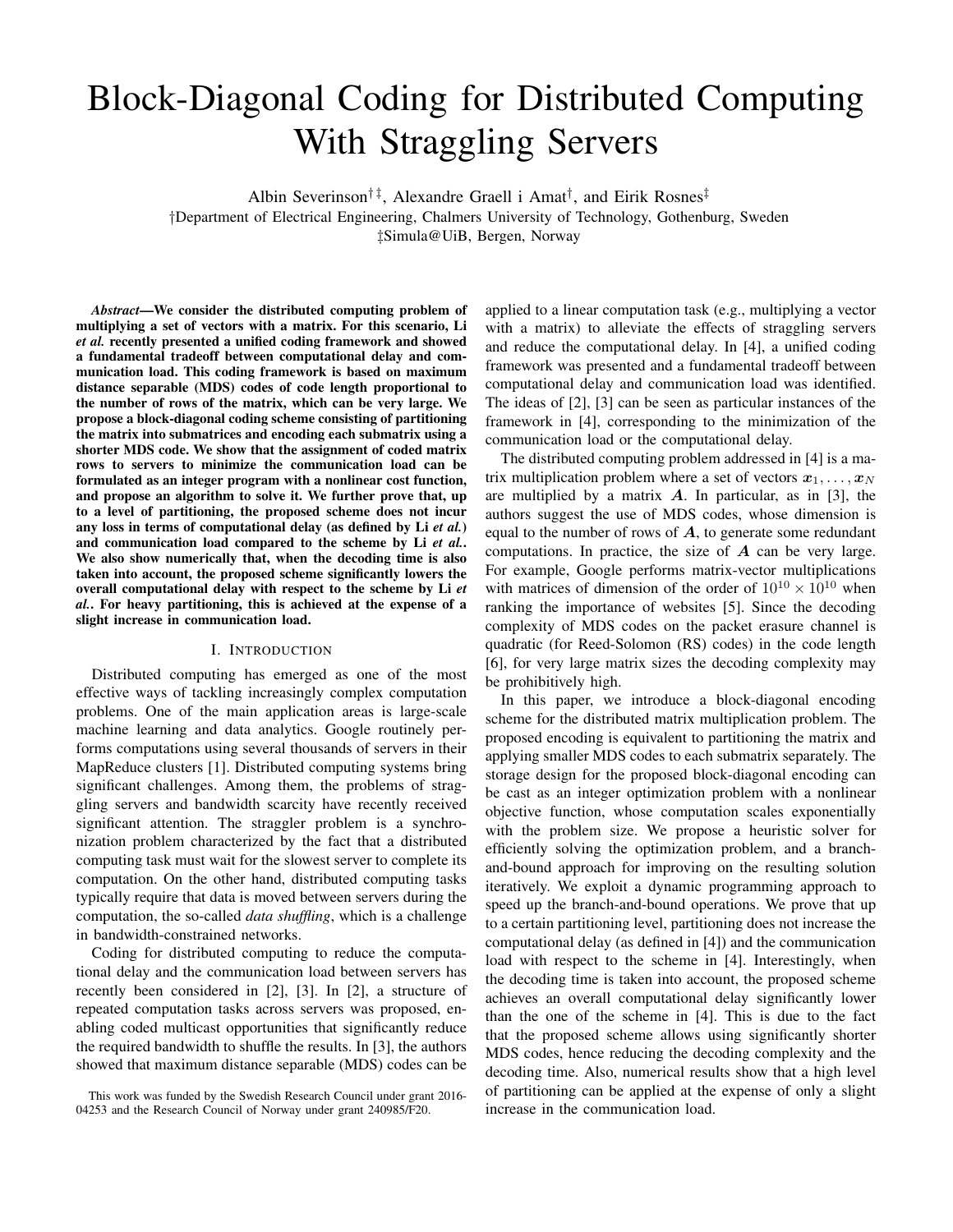#### II. SYSTEM MODEL

We consider the problem of multiplying a set of vectors with a matrix. In particular, given a matrix  $A \in \mathbb{F}^{m \times n}$  and N vectors  $x_1, \ldots, x_N \in \mathbb{F}^n$ , where  $\mathbb F$  is some field, we want to compute the N vectors  $y_1 = Ax_1, \ldots, y_N = Ax_N$ . The computation is performed in a distributed fashion using K servers,  $S_1, \ldots, S_K$ , where each server stores  $\mu$ m matrix rows, for some  $\frac{1}{K} \leq \mu \leq 1$ . Prior to distributing the rows among the servers, A is encoded by an  $r \times m$  encoding matrix  $\Psi$ , resulting in the coded matrix  $C = \Psi A$ , of size  $r \times n$ , i.e., the rows of  $\bm{A}$  are encoded using an  $(r, m)$  linear code with  $r \geq m$ .

Let  $q = K \frac{m}{r}$ , where we assume that r divides  $Km$  and hence q is an integer. The r coded rows of  $C, c_1, \ldots, c_r$ , are divided into  $\binom{K}{\mu q}$  disjoint batches, each containing  $r/\binom{K}{\mu q}$ coded rows. Each batch is assigned to  $\mu q$  servers. Correspondingly, a batch B is labeled by a unique set  $\mathcal{T} \subset \{S_1, \ldots, S_K\},\$ of size  $|\mathcal{T}| = \mu q$ , denoting the subset of servers that store that batch, and we write  $B_{\mathcal{T}}$ . Server  $S_k$ ,  $k = 1, ..., K$ , stores the coded rows of  $B_{\mathcal{T}}$  if and only if  $S_k \in \mathcal{T}$ .

#### *A. Probabilistic Runtime Model*

We adopt the probabilistic model of the computation runtime of [3]. We assume that running a computation on a single server takes a random amount of time according to the shiftedexponential cumulative probability distribution

$$
F(t) = \begin{cases} 1 - e^{-\left(\frac{t}{\sigma} - 1\right)}, & \text{for } t \ge \sigma \\ 0, & \text{otherwise} \end{cases}
$$

where  $\sigma$  is the number of multiplications and divisions required to complete the computation. We do not take addition and subtraction into account as those operations are orders of magnitude faster [7].

When the computation is split into  $K$  parallel subtasks running on separate servers, we assume that the runtimes of the subtasks are independent and identically distributed random variables with distribution  $F(Kt)$  [3]. Furthermore, the runtime of the g-th,  $g = 1, \ldots, K$ , fastest server to complete its subtask is given by the g-th order statistic,  $F_{(g)}$ , with expectation [8]

$$
f(\sigma, K, g) \triangleq \mathbb{E}\left(F_{(g)}\right) = \sigma \left(1 + \sum_{j=K-g+1}^{K} \frac{1}{j}\right).
$$

#### *B. Distributed Computing Model*

We consider the MapReduce framework described in [4], where we assume that the input vectors  $x_1, \ldots, x_N$  are known to all servers. The overall computation then proceeds in three phases: *map*, *shuffle*, and *reduce*.

*1) Map Phase:* In the map phase, we compute in a distributed fashion coded intermediate values, which will be later used to obtain vectors  $y_1, \ldots, y_N$ . Server S multiplies the input vectors  $x_j$ ,  $j = 1, \ldots, N$ , by all the coded rows of matrix  $C$  it stores, i.e., it computes

$$
\mathcal{Z}_{j}^{(S)} \triangleq \{\boldsymbol{c}\boldsymbol{x}_{j} : \boldsymbol{c} \in \{B_{\mathcal{T}} : S \in \mathcal{T}\}\}, \ j=1,\ldots,N.
$$

The map phase terminates when a set of servers  $\mathcal{G} \subseteq$  $\{S_1, \ldots, S_K\}$  that collectively store enough values to decode the output vectors have finished their map computations. We denote the cardinality of G by g. The  $(r, m)$  linear code proposed in [4] is an MDS code for which  $y_1, \ldots, y_N$  can be obtained from any subset of q servers, i.e.,  $q = q$ .

We define the computational delay of the map phase as its average runtime per source row and vector  $y$ , i.e.,  $D_{\text{map}} = \frac{1}{mN} f(\frac{\sigma_{\text{map}}}{K}, K, g)$ .  $D_{\text{map}}$  is referred to simply as the computational delay in [4]. As all K servers compute  $\mu m$ inner products, each requiring  $n$  multiplications for each of the N input vectors, we have  $\sigma_{\text{map}} = K \mu mnN$ .

After the map phase, the computation of  $y_1, \ldots, y_N$  proceeds using only the servers in G. We denote by  $\mathcal{Q} \subseteq \mathcal{G}$  the set of the first  $q$  servers to complete the map phase. Each of the q servers in  $Q$  is responsible to compute  $N/q$  of the vectors  $y_1, \ldots, y_N$ . Let  $\mathcal{W}_S$  be the set containing the indices of the vectors  $y_1, \ldots, y_N$  server  $S \in \mathcal{Q}$  is responsible for. The remaining servers in  $G$  assist the servers in  $Q$  in the shuffle phase.

*2) Shuffle Phase:* In the shuffle phase, intermediate values calculated in the map phase are exchanged between servers in  $G$  until all servers in  $Q$  hold enough values to compute the vectors they are responsible for. As in [4], we allow creating and multicasting coded messages that are simultaneously useful for multiple servers. For a subset of servers  $S \subset \mathcal{Q}$  and  $S \in \mathcal{Q} \backslash \mathcal{S}$ , we denote the set of intermediate values needed by server S and known *exclusively* by the servers in S by  $\mathcal{V}_{\mathcal{S}}^{(S)}$  $\overset{\scriptscriptstyle(\mathcal{S})}{\scriptscriptstyle{\mathcal{S}}}$  . More formally,

$$
\mathcal{V}_{\mathcal{S}}^{(S)} \triangleq \{ \boldsymbol{c} \boldsymbol{x}_j : j \in \mathcal{W}_S \text{ and } \boldsymbol{c} \in \{ B_{\mathcal{T}} : \mathcal{T} \cap \mathcal{Q} = \mathcal{S} \} \}.
$$

Let  $\alpha_j \triangleq \frac{\binom{q-1}{j}\binom{K-q}{\mu q-j}}{\frac{q}{K}\binom{K}{\mu q}}$  and  $s_q \triangleq \inf(s : \sum_{l=s}^{\mu q} \alpha_l \leq 1-\mu)$ . For each  $j \in \{\mu q, \mu q - 1, \dots, s_q\}$ , and every subset  $S \subseteq \mathcal{Q}$ of size  $j + 1$ , the shuffle phase proceeds as follows.

- 1) For each  $S \in \mathcal{S}$ , we evenly and arbitrarily split  $\mathcal{V}_{S \setminus S}^{(S)}$  $\mathcal{S}\backslash S$ into *j* disjoint segments  $\mathcal{V}_{\mathcal{S}\setminus S}^{(S)} = \{ \mathcal{V}_{\mathcal{S}\setminus S,\tilde{S}}^{(S)} : \tilde{S} \in \mathcal{S} \setminus S \},$ and associate the segment  $\mathcal{V}_{\mathcal{S}\setminus S,\tilde{S}}^{(S)}$  with server  $\tilde{S} \in \mathcal{S}\setminus S$ .
- 2) Server  $\tilde{S} \in \mathcal{S}$  multicasts the bit-wise XOR of all the segments associated with it in S. More precisely, it multicasts  $\bigoplus_{S \in \mathcal{S} \setminus \tilde{S}} \mathcal{V}_{\mathcal{S} \setminus S}^{(S)}$  $S_{\backslash S,\tilde{S}}^{(S)}$  to the other servers in  $S \setminus \tilde{S}$ .

For every pair of servers  $S, \tilde{S} \in \mathcal{S}$ , since server S has computed locally the segments  $V_{S \ S}^{(S')}$  $S\underset{\mathcal{S}\setminus S',\tilde{S}}{\overset{(S')}}$  for all  $S'\in\mathcal{S}\setminus\{\tilde{S},S\},$ it can cancel them from the message sent by server  $\tilde{S}$ , and recover the intended segment. We finish the shuffle phase by either unicasting any remaining needed values until all servers in  $Q$  hold enough intermediate values to decode successfully, or by repeating the above two steps for  $j = s_q - 1$ , selecting the strategy achieving the lower communication load.

Definition 1. *The communication load, denoted by* L*, is the number of messages per source row and vector* y *exchanged during the shuffle phase, i.e., the total number of messages sent during the shuffle phase divided by* mN*.*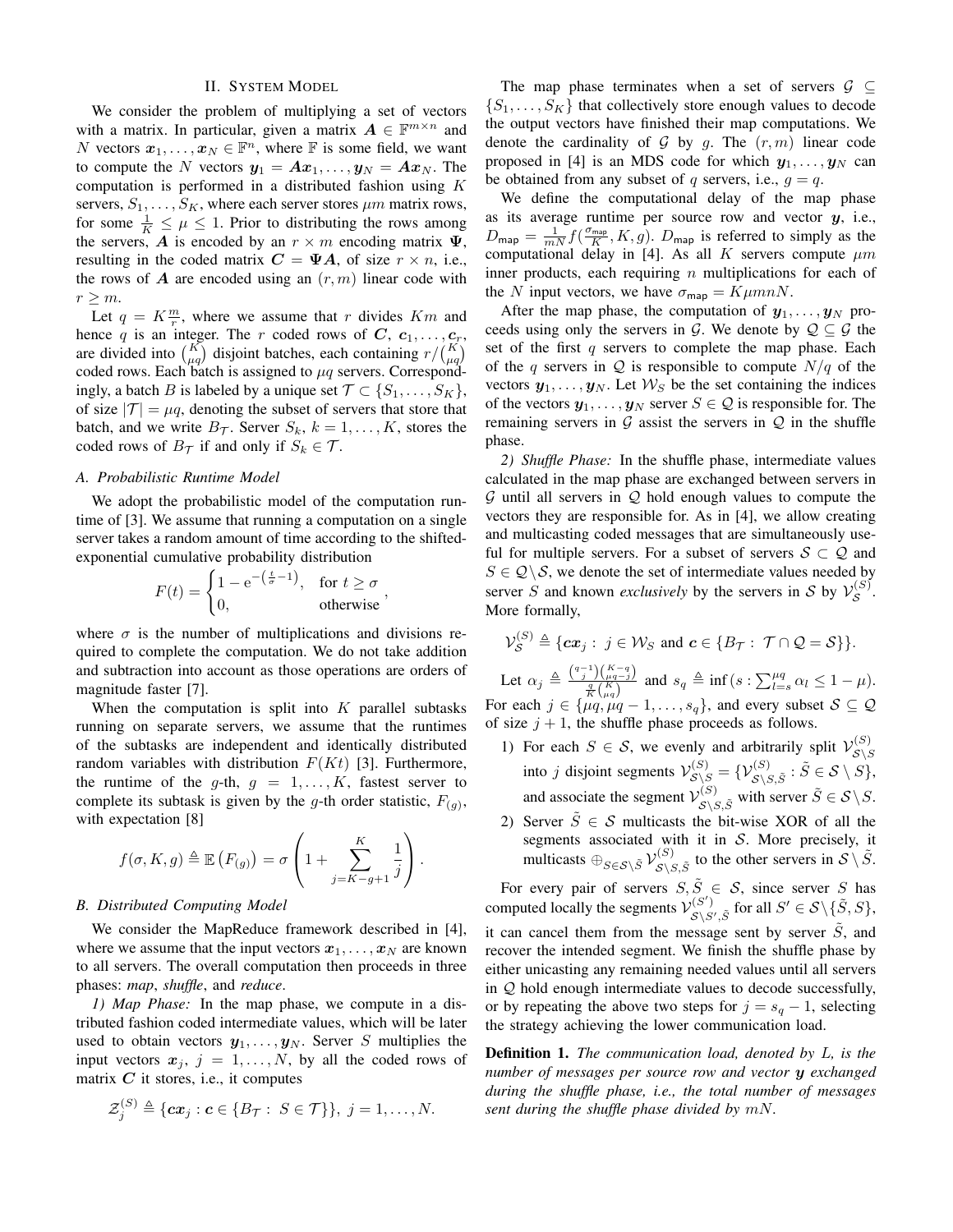Depending on the strategy, the communication load after completing the multicast phase is  $\sum_{j=s_q}^{\mu q}$  $\frac{\alpha_j}{j}$  or  $\sum_{j=s_q-1}^{\mu q} \frac{\alpha_j}{j}$ [4]. For the scheme in [4], the total communication load is

$$
L_{\text{MDS}} = \min \left( \sum_{j=s_q}^{\mu q} \frac{\alpha_j}{j} + 1 - \mu - \sum_{j=s_q}^{\mu q} \alpha_j, \sum_{j=s_q-1}^{\mu q} \frac{\alpha_j}{j} \right). \tag{1}
$$

As in [4], we consider the cost of a multicast message to be equal to that of a unicast message. In real systems, however, it may vary depending on the network architecture.

*3) Reduce Phase:* Finally, in the reduce phase, the vectors  $y_1, \ldots, y_N$  are computed. More specifically, server  $S \in \mathcal{Q}$ uses the locally computed sets  $\mathcal{Z}_1^{(S)}, \ldots, \mathcal{Z}_N^{(S)}$  and the received messages to compute the vectors in  $\{y_i : j \in W_S\}$ . The computational delay of the reduce phase is its average runtime per source row and output vector  $y$ , i.e.,  $D_{reduce}$  $\frac{1}{mN} f(\frac{\sigma_{\text{reduce}}}{q}, q, q)$ , where  $\sigma_{\text{reduce}}$  is given in Section IV-B.

Definition 2. *The overall computational delay,* D*, is the sum of the map and reduce phase delays, i.e.,*  $D = D_{\text{map}} + D_{\text{reduce}}$ .

#### III. BLOCK-DIAGONAL CODING

We introduce a block-diagonal encoding matrix of the form

$$
\Psi = \begin{bmatrix} \psi_1 & & \\ & \ddots & \\ & & \psi_T \end{bmatrix},
$$

where  $\psi_1, \ldots, \psi_T$  are  $\frac{r}{T} \times \frac{m}{T}$  encoding matrices of an  $(\frac{r}{T}, \frac{m}{T})$ MDS code, for some integer  $T$  that divides  $m$  and  $r$ . Note that the encoding given by  $\Psi$  amounts to partitioning the rows of A into T disjoint submatrices  $A_1, \ldots, A_T$  and encoding each submatrix separately. We refer to an encoding  $\Psi$  with  $T$  disjoint submatrices as a  $T$ -partitioned scheme, and to the submatrix of  $C = \Psi A$  corresponding to  $\psi_i$  as the *i*th partition. We remark that all submatrices can be encoded using the same encoding matrix, i.e.,  $\psi_i = \psi$ ,  $i = 1, \dots, T$ , reducing the storage requirements, and encoding/decoding can be performed in parallel if many servers are available. We further remark that the case  $\Psi = \psi$  (i.e., the number of partitions is  $T = 1$ ) corresponds to the scheme in [4], which we will sometimes refer to as the *unpartitioned* scheme.

#### *A. Assignment of Coded Rows to Batches*

For a block-diagonal encoding matrix  $\Psi$ , we denote by  $c_i^{(t)}$ ,  $t = 1, \ldots, T$  and  $i = 1, \ldots, r/T$ , the *i*-th coded row of C within partition t. For example,  $c_1^{(2)}$  denotes the first coded row of the second partition. As described in Section II, the coded rows are divided into  $\binom{K}{\mu q}$  disjoint batches. To formally describe the assignment of coded rows to batches we use a  $\binom{K}{\mu q} \times T$  integer matrix  $\boldsymbol{P} = [p_{i,j}]$ , where  $p_{i,j}$  describes the number of rows from partition  $j$  that are stored in batch  $i$ . Note that, due to the MDS property, any set of  $m/T$  rows of a partition is sufficient to decode the partition. Thus, without loss of generality, we consider a *sequential* assignment of rows of a partition into batches. For example, for the assignment  $$ 



Fig. 2. Multicasting coded values between servers  $S_1$ ,  $S_2$ , and  $S_3$ .

in Example 1 (see (2)), rows  $c_1^{(1)}$  and  $c_2^{(1)}$  are assigned to batch 1,  $c_3^{(1)}$  and  $c_4^{(1)}$  are assigned to batch 2, and so on. The rows of  $\overrightarrow{P}$  are labeled by the subset of servers the corresponding batch is stored at, and the columns are labeled by its partition index. We refer to the pair  $(\Psi, P)$  as the *storage design*. The assignment matrix  $P$  must satisfy the following conditions.

- 1) The entries of each row of  $P$  must sum to the batch size, i.e.,  $\sum_{j=1}^{T} p_{i,j} = r / {K \choose \mu q}, 1 \le i \le {K \choose \mu q}.$
- 2) The entries of each column of  $P$  must sum to the number of rows per partition, i.e.,  $\sum_{i=1}^{K \choose \mu q} p_{i,j} = \frac{r}{T}$ ,  $1 \leq$  $j \leq T$ .

**Example 1** ( $m = 20$ ,  $N = 4$ ,  $K = 6$ ,  $q = 4$ ,  $\mu = 1/2$ ,  $T = 5$ ). For these parameters, there are  $r/T = 6$  coded rows *per partition, of which* m/T = 4 *are sufficient for decoding,* and  $\binom{K}{\mu q} = 15$  *batches, each containing*  $r / \binom{K}{\mu q} = 2$  *coded rows. We construct the storage design shown in Fig. 1 with assignment matrix*

$$
P = \begin{pmatrix} (S_1, S_2) & 1 & 2 & 3 & 4 & 5 \\ (S_1, S_2) & 2 & 0 & 0 & 0 & 0 \\ (S_1, S_3) & 2 & 0 & 0 & 0 & 0 \\ (S_1, S_4) & 2 & 0 & 0 & 0 & 0 \\ 2 & 0 & 0 & 0 & 0 & 0 \\ \vdots & \vdots & \vdots & \vdots & \vdots & \vdots \\ (S_4, S_6) & 0 & 0 & 0 & 0 & 2 \\ (S_5, S_6) & 0 & 0 & 0 & 0 & 2 \end{pmatrix},
$$
(2)

*where rows are labeled by the subset of servers the batch is stored at, and columns are labeled by the partition index. For this storage design, any* g = 4 *servers collectively store at least 4 coded rows from each partition. However, some servers store more rows than needed to decode some partitions, suggesting that this storage design is suboptimal.*

*Assume*  $G = \{S_1, S_2, S_3, S_4\}$  *is the set of*  $g = 4$ *servers that finish their map computations first. Also, assign vector*  $y_i$  to server  $S_i$ ,  $i = 1, 2, 3, 4$ . We illustrate the *coded shuffling scheme for*  $S = \{S_1, S_2, S_3\}$  *in Fig.* 2.  $S_1$  multicasts  $c_{1...}^{(1)}x_3 \oplus c_3^{(1)}x_2$  to  $S_2$  and  $S_3$ . Since  $S_2$  and  $S_3$  can cancel  $c_1^{(1)}x_3$  and  $c_3^{(1)}x_2$ , respectively, both servers *receive one needed intermediate value. Similarly, S<sub>2</sub> multicasts*  $\bm{c}_2^{(1)}{\bm x}_3\oplus \bm{c}_5^{(2)}{\bm x}_1$ , while  $S_3$  multicasts  $\bm{c}_4^{(1)}{\bm x}_2\oplus \bm{c}_6^{(2)}{\bm x}_1$ . This *process is repeated for*  $S = \{S_2, S_3, S_4\}$ ,  $S = \{S_1, S_3, S_4\}$ ,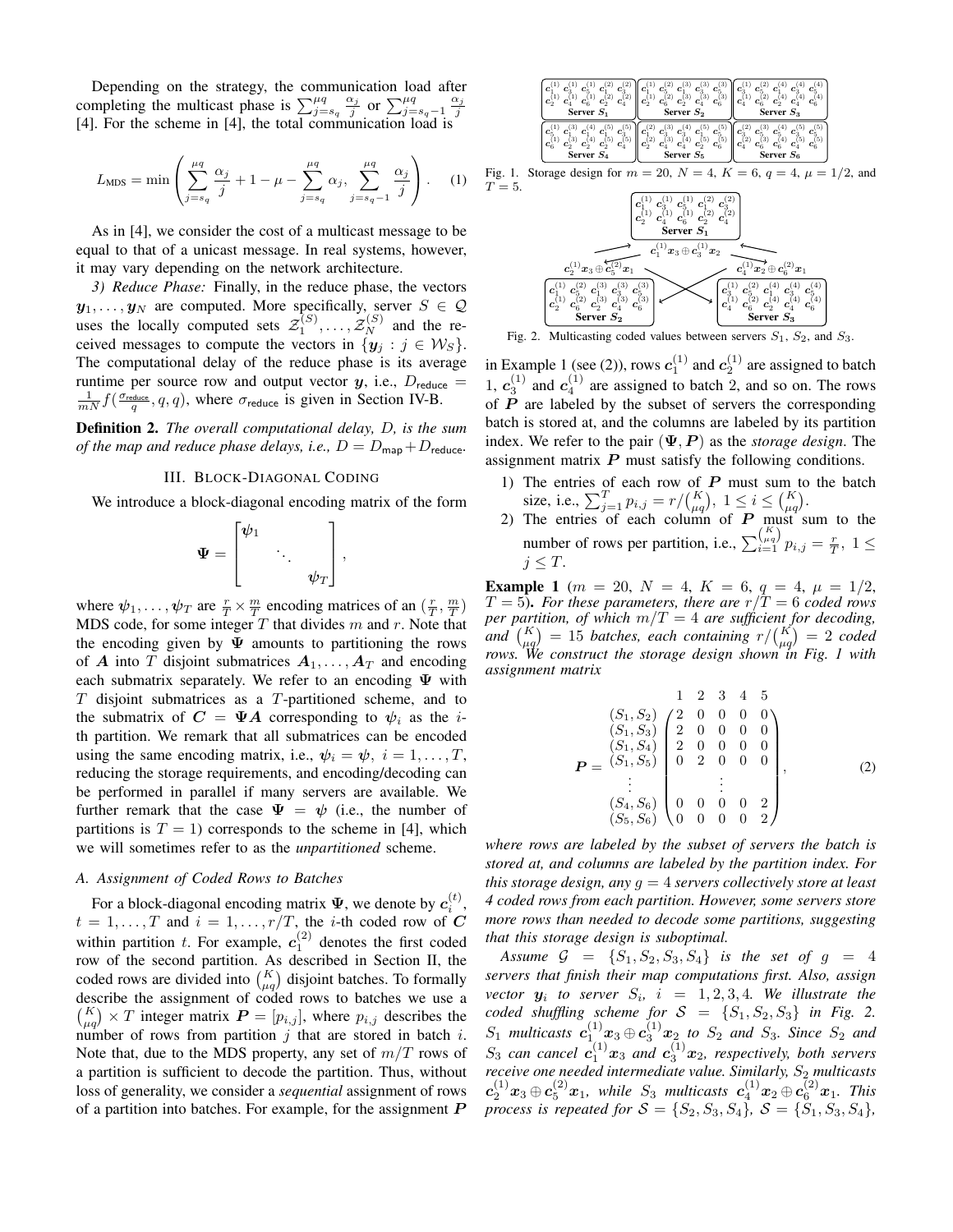and  $S = \{S_1, S_2, S_4\}$ . After the shuffle phase, we have sent 12 *multicast messages and* 30 *unicast messages, resulting in a* communication load of  $(12 + 30)/20/4 = 0.525$ , *a* 50% *increase from the load of the unpartitioned scheme (*0.35*, given by* (1)*). In this case,* S<sup>1</sup> *received additional intermediate values from partition* 2*, despite already storing enough, further indicating that the assignment in* (2) *is suboptimal.*

#### IV. PERFORMANCE OF THE BLOCK-DIAGONAL CODING

In this section, we analyze the performance impact of partitioning. We have the following theorem.

**Theorem 1.** For  $T \leq r / {K \choose \mu q}$  there exists an assignment matrix P *such that the communication load and computational delay of the map phase are equal to those of the unpartitioned scheme.*

#### *A. Communication Load*

For the unpartitioned scheme of [4],  $\mathcal{G} = \mathcal{Q}$ , and the number of remaining values that need to be unicasted after the multicast phase is constant, regardless which subset  $Q$  of servers finish first their map computations. However, for the block-diagonal (partitioned) coding scheme, both  $g$  and the number of remaining unicasts may vary.

For a given assignment  $P$  and a specific  $Q$ , we denote by  $U_Q^{(S)}(P)$  the number of remaining values needed after the multicast phase by server  $S \in \mathcal{Q}$ , and by  $U_{\mathcal{Q}}(P) \triangleq$  $\sum_{S \in \mathcal{Q}} U_{\mathcal{Q}}^{(S)}(\mathbf{P})$  the total number of remaining values needed by the servers in Q. Let  $\mathbb{Q}^q$  denote the superset of all sets Q and define  $L_{\mathbb{Q}} \triangleq \frac{1}{mN} \frac{1}{|\mathbb{Q}^q|} \sum_{\mathcal{Q} \in \mathbb{Q}^q} U_{\mathcal{Q}}(P)$ . Then, for a given storage design  $(\Psi, P)$ , the communication load of the blockdiagonal coding scheme is given by

$$
L_{\text{BDC}}(\Psi, \mathbf{P}) = \min \left( \sum_{j=s_q}^{\mu q} \frac{\alpha_j}{j} + L_{\mathbb{Q}}, \sum_{j=s_q-1}^{\mu q} \frac{\alpha_j}{j} + L_{\mathbb{Q}} \right), \quad (3)
$$

where  $L_{\odot}$  depends on the shuffling scheme (see Section II-B2) and is different in the first and second term of the minimization in (3). To evaluate  $U_Q^{(S)}$ , we count the total number of intermediate values that need to be unicasted to server S until it holds  $m/T$  intermediate values from each partition.

For a given  $\Psi$ , the assignment of rows into batches can be formulated as an optimization problem, where one would like to minimize  $L_{BDC}$  over all assignments  $P$ . More precisely, the optimization problem is  $\min_{P \in \mathbb{P}} L_{\text{BDC}}(\Psi, P)$ , where  $\mathbb P$  is the set of all assignments  $P$ , and where the dependence of  $L_{BDC}$ on  $P$  is nonlinear. This is a computationally complex problem since both the complexity of evaluating the performance of a given assignment and the number of assignments scale exponentially in the problem size.

#### *B. Computational Delay*

We consider the delay incurred by both the map and reduce phases (see Definition 2). Note that in [4] only  $D_{\text{map}}$  is considered, i.e.,  $D = D_{\text{map}}$ . However, one should not neglect the computational delay incurred by the reduce phase. Thus, one should consider  $D = D_{\text{map}} + D_{\text{reduce}}$ . The reduce phase consists of decoding the  $N$  output vectors and hence the delay

it incurs depends on the code and decoding algorithm. We assume that each partition is encoded using an RS code and is decoded using the Berlekamp-Massey algorithm. We measure the decoding complexity by its associated shifted-exponential parameter  $\sigma$  (see Section II-A).

The number of field multiplications required to decode an  $(r/T, m/T)$  RS code is  $(r/T)^2 \xi$  [7], where  $\xi$  is the fraction of erased symbols. With  $\xi$  upperbounded by  $1 - \frac{q}{K}$  (the map phase terminates when a fraction of at least  $\frac{q}{K}$  symbols from each partition is available) the complexity of decoding the T partitions for all  $N$  output vectors is at most

$$
\sigma_{\text{reduce}} = \frac{r^2 (1 - \frac{q}{K}) N}{T}.
$$
\n(4)

The decoding complexity of the scheme in [4] is given by evaluating (4) for  $T = 1$ . By choosing T close to r, we can thus significantly reduce the delay of the reduce phase.

#### V. ASSIGNMENT SOLVERS

We propose two solvers for the problem of assigning rows into batches: a heuristic solver that is fast even for large problem instances, and a hybrid solver combining the heuristic solver with a branch-and-bound solver. The branch-and-bound solver produces an optimal assignment but is significantly slower, hence it can be used as stand-alone only for small problem instances. We use a dynamic programming approach to speed up the branch-and-bound solver by caching  $\tilde{U}_Q^{(S)}$  for all  $\mathcal{Q} \in \mathbb{Q}^q$ , indexed by the batches each  $U_{\mathcal{Q}}^{(S)}$  is computed from. This way we only need to update the affected  $U_{\mathcal{Q}}^{(S)}$  when assigning a row to a batch. For all solvers, we first label the batches lexiographically and then optimize  $L_{BDC}$  in (3). The solvers are available under the Apache 2.0 license [9].

#### *A. Heuristic Solver*

The heuristic solver creates an assignment matrix  $P$  in two steps. We first set each entry of P to  $\gamma \triangleq \left| r / \left( \binom{K}{\mu q} \cdot T \right) \right|$ , thus assigning the first  $\binom{K}{\mu q}$  rows of each partition to batches such that each batch is assigned  $\gamma T$  rows. Let  $d = r / {K \choose \mu q} - \gamma T$ be the number of rows that still need to be assigned to each batch. The  $r/T - {K \choose \mu q} \gamma$  rows per partition not assigned yet are assigned in the second step as given in the algorithm below.

| <b>Input</b> : P, d, K, T, and $\mu q$                               |
|----------------------------------------------------------------------|
| for $0 \le a < d {K \choose \mu a}$ do                               |
| $\begin{bmatrix} i \leftarrow \lfloor a/d \rfloor + 1 \end{bmatrix}$ |
| $\left  j \leftarrow (a \mod T) + 1 \right $                         |
| $  p_{i,j} \leftarrow p_{i,j} + 1$                                   |
|                                                                      |
| return P                                                             |

#### *B. Branch-and-Bound Solver*

The branch-and-bound solver finds an optimal solution by recursively branching at each batch for which there is more than one possible assignment and considering all options. For each branch, we lowerbound the value of the objective function of any assignment in that branch and only investigate branches with possibly better assignments.